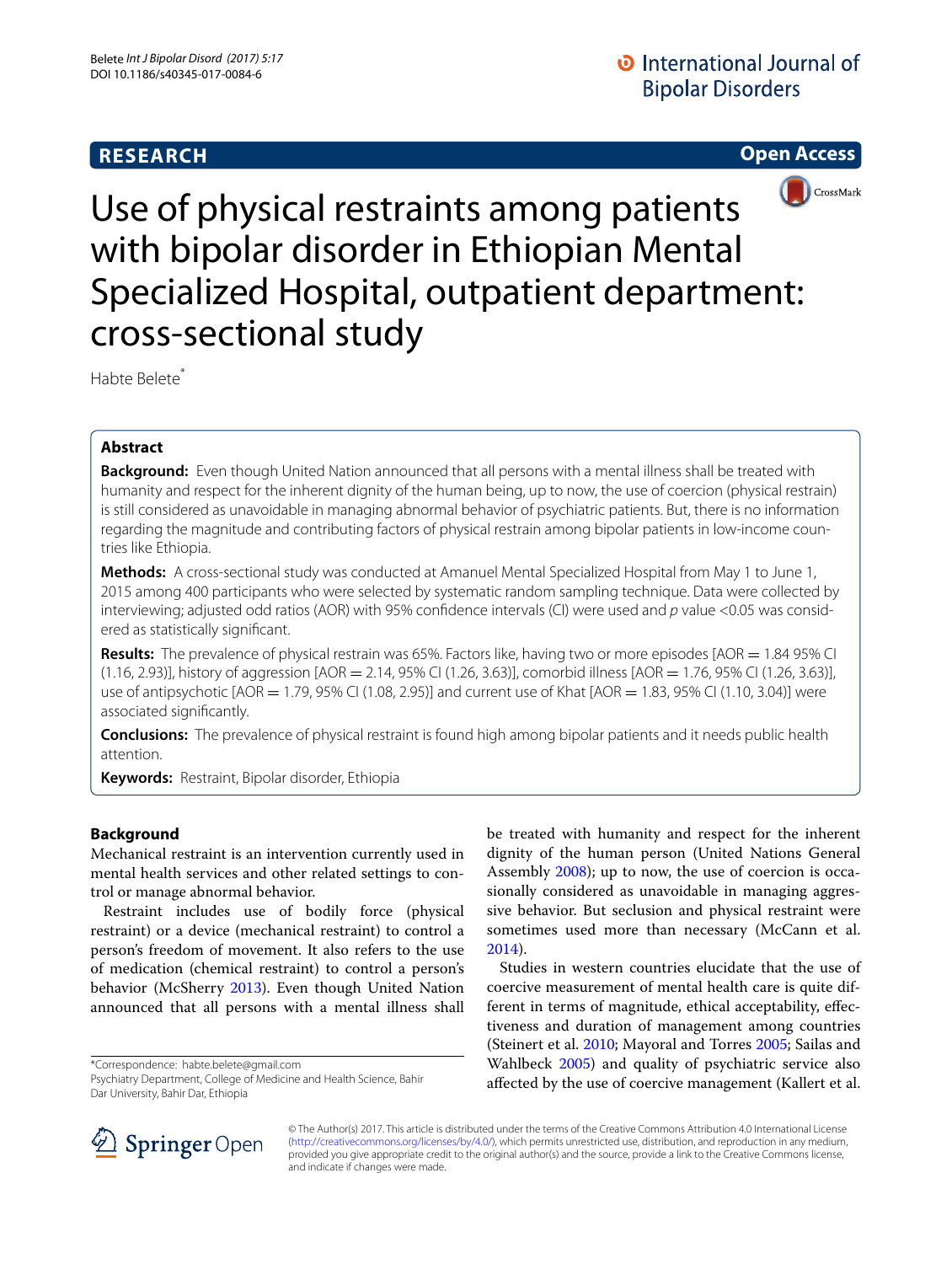[2005](#page-5-6)). Patients also express their felling as being treated involuntarily for psychiatric care is a balancing between good opportunity and great loss (Johansson and Lundman [2002\)](#page-5-7) and psychiatric patients who were suffer to coercive measurement were less satisfied with the psychiatric service compared with none coercively treated patients (Katsakou et al. [2010](#page-5-8)).

Many restrained psychiatric patients had developed muscular atrophy due to their restraint and all required physical therapies during their hospitalization (Puteh et al. [2011\)](#page-5-9). Even though seclusion and restraint practice are used to control dangerous behavior (Needham et al. [2004](#page-5-10)), an Italian study showed that absence of seclusion and restraint practice resulted low violence in psychiatric wards (Raja and Azzoni [2005](#page-5-11)). The reasons for restraint are multiple and studies blamed for aggressive behavior of the individuals (Raboch et al. [2010](#page-5-12)).

A community study in Indonesia indicates that psychiatric patients who have lived in rural district had restrained up to 21 years (Minas and Diatri [2008](#page-5-13)). A qualitative study in Australia explored that seclusion and restraint practices were considered as unnecessarily overused and exacerbating problems for individuals, careers and staffs in mental health settings (Brophy et al. [2016\)](#page-5-14).

The prevalence of physical restraints varies from different settings and cultures through the world. In specific and large-scale population based, cross-sectional studies indicate that prevalence of physical restraints varies from 10% in Finland (Kaltiala-Heino et al. [2000\)](#page-5-15) to 78% in Switzerland (Needham et al. [2002](#page-5-16)). A large prospective study among ten western countries shows that incidence of restraint was ranged from 17% in Sweden to 69% in Greece (Raboch et al. [2010\)](#page-5-12). The prevalence of coercive management is varying within settings. A multicenter study in Norway showed that prevalence of coercive management varies from 0 to 88% across wards and among involuntary admitted patients 10% of them were restrained (Husum et al. [2010](#page-5-17)). From Finland among hospitalized patients, coercion and restrictions were applied to 32% of the patients while mechanical restraints were used on 10% of the patients (Kaltiala-Heino et al. [2000](#page-5-15)).

In Canadian intensive care unit, the prevalence of physical restraint was 53% and predictors were use of sedative, analgesic, and antipsychotic drugs, agitation, and occurrence of an adverse event (Luk et al. [2014\)](#page-5-18). In an Italian retrospective study, the main causes of mechanical restraint among psychiatric patients were to manage aggressive behavior of male patients, the presence of organic comorbidity and neurocognitive disorders (Di Lorenzo et al. [2014](#page-5-19)).

The qualitative study in Iran explored that physical restraint is extensively used as one of the main strategies to control psychiatric patients, despite having negative consequences (Moghadam et al. [2014](#page-5-20)) and also other case–control finding in the psychiatric emergency wards states that patients with aggressive behavior, methamphetamine-induced psychotic disorder and bipolar I disorder in manic episode were more suffering restrained during their hospitalization (Hadi et al. [2015\)](#page-5-21).

In an Indian survey study, among psychiatrists (278), 80% of them sometimes used physical restraints as the management of their mental ill patients, but only 70% of them took informed consent from the relatives before they order physical restrain for their patients (Khastgir et al. [2003](#page-5-22)).

Despite this higher prevalence of physical restraints among psychiatric patients, there are no published data onto Ethiopia, and also in Sub-Saharan regions regarding physical restraints among bipolar patients. Therefore, this study was intended to assess the prevalence of physical restraints and predictors among bipolar patients those who were presenting at Amanual Mental Specialized Hospital, Addis Ababa, Ethiopia.

### **Methods**

#### **Study setting**

Hospital-based cross-sectional survey was implemented among bipolar patients at Amanuel Mental Specialized Hospital outpatient department. Amanuel Mental Specialized Hospital is the only mental hospital in the country, which host many referral cases throughout the country and has 15 outpatient departments, 8 of them serve for more than 11,500 bipolar follow-up patients per year. Amanuel Mental Specialized Hospital has 300 beds which serve for adult psychiatry inpatients, emergency, forensic and addiction service.

#### **Participants**

Patients clinically diagnosed (with Diagnostic and statistical manual of mental disorders, 5th edition) for bipolar disorder (any type of bipolar disorder) by psychiatrists and mental health professional specialists (master, degree holder on mental health) at Amanuel Mental Specialized Hospital were taken as source population. The source of population was taken as those patients who visit regularly the hospital in 1 year, whose count was 11,500 bipolar patients that visit per year averagely.

Study population was considered for those patients who were available at outpatient departments on the time of data collection and fulfill the inclusion criteria. Bipolar patients, whose age 18 years and above, were included in the study; but those who were seriously ill (patients who emotionally disturbed and unable to maintain normal conversation) and unable to communicate were not included.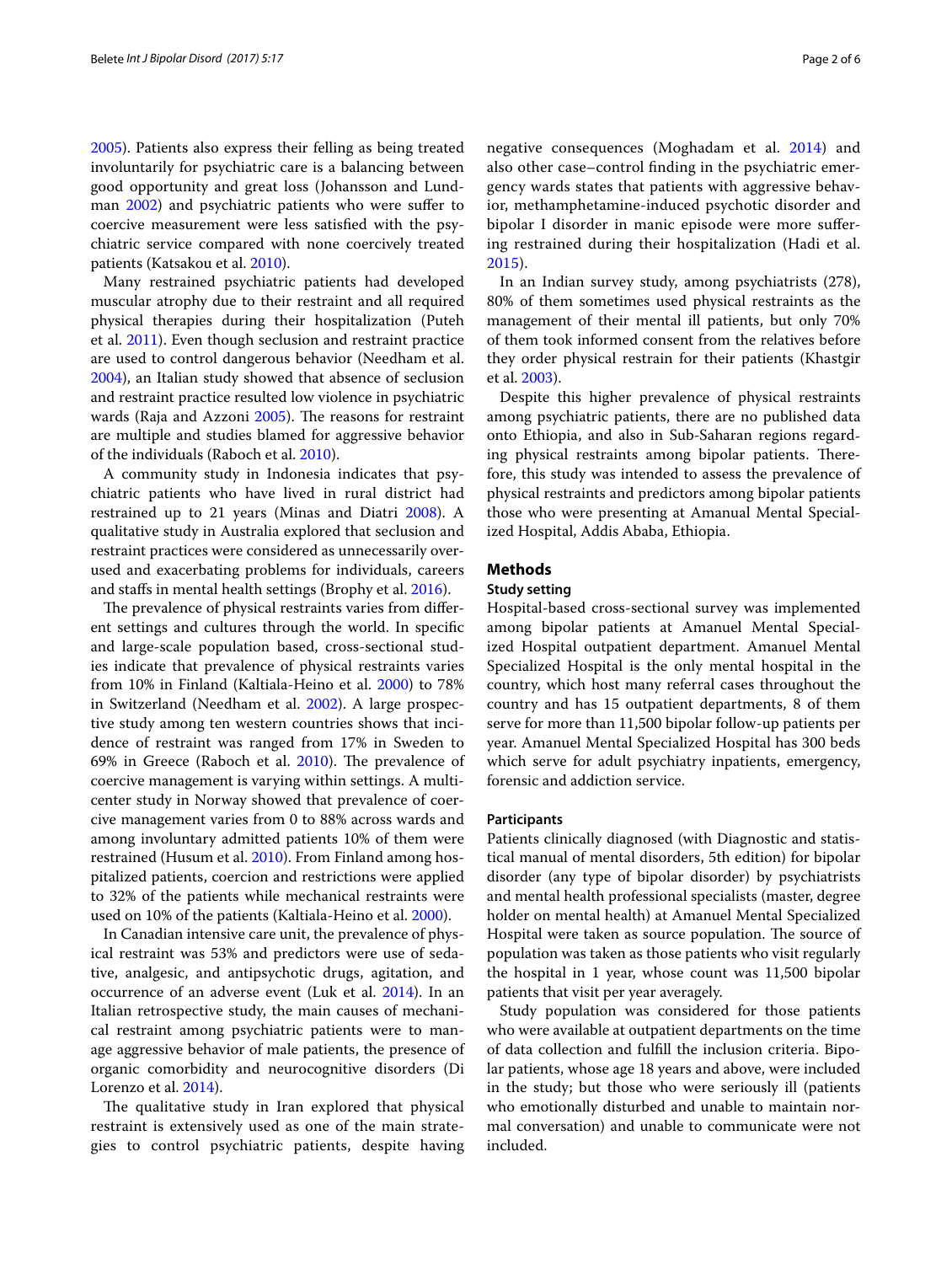Among 423 potential participants 400 had complete the interview; but 10 denied participating; 8 failed to complete the interview and 5 were excluded. Systematic random sampling technique was used to select 423 participants among 954 bipolar patients who visit the hospital per month averagely and the sampling fraction was two. Data were collected by well-trained (for the questionnaire), degree-holding psychiatric nurses with interviewing patients using questionnaire which is translated to a local language (Amharic, national working language of Ethiopia), from May 1 to June 1, 2015.

#### **Instrument**

In this survey study, physical restraint was assessed by asking the patients, relatives and reviewing their medical records for the experience management of physical restraints since their morbidity. The site of restraints included all type of physical restraints like hands, legs or both.

Socioeconomic status of the study participants has been assessed using principal component analysis in which Eigen values greater than one were used as an extraction and factors to be extracted was fixed to five (from the lowest to highest; since Ethiopian demographic and health survey system use it). Their clinical variables were assessed by the standardized tools such as drug adherence was assessed using Morisky Medication Adherence Scale 8 item tool (Morisky et al. [2008](#page-5-23)); social support assessed using Oslo-3 Social support Scale (Bøen [2012](#page-5-24)); perceived stress assessed by perceived stress scale 10 item tool (Cohen et al. [1983\)](#page-5-25); and current substance use was assessed by adopted alcohol smoking and substance involvement screening test (Humeniuk et al. [2008](#page-5-26)).

#### **Analysis**

The collected data were entered into Epi Data 3.1 and analyzed using Statistical Package for Social Science version 20. The respondents' descriptive statistic was shown and multivariate and binary logistic regression analysis was used to select predictors that associated with physical restraint. Association was presented by odds ratios by taking 95% confidence intervals (CI) and *p* values less than 0.05 were taken as statistically significant.

### **Ethical clearance**

Ethical clearance taken from Ethical Review Board of University of Gondar and Amanuel Mental Specialized Hospital as well as formal permission letters were taken from administrative staff of the hospital. Written consent taken from the participants and confidentiality were kept throughout the process by unanimous questionnaire and omitting personal identification.

#### **Results**

The total participants were 400 bipolar patients in the study and 229 (57.2%) were females. The median age of participants was 32 years with inter quartile range of 14 and most of the participants 294 (73.5%) was from urban (Table [1\)](#page-3-0).

#### **Clinical factors**

In relation to clinical factors, among the total participants (400); 140 (35%) of them had poor adherence to their medication while 173 (43.2%) of them had psychotic symptoms, 192 (48%) of had depression symptoms and 101 (25.2%) of them had manic symptoms during the survey (Table [2](#page-3-1)).

#### **Physical restraints**

From the total 400 participants, 260 (65.0%) had managed with physical restraints for their abnormal behavior and regarding the setting of restrained, 188 (47%) of the participants was restrained at home while 22 (5.5%) was restrained at hospital, but 50 (12.5%) was restrained in both hospital and in their home. All restrained patients chained either their hand or legs' or both. Regarding their time of restraint, 215 (53.8%) of the respondents had restrained during day time, 38 (9.5%) during night, and the remaining during both time.

Among 260 physically restrained patients, 75.8% of them had more than one episode of bipolar disorder; 56 (21.5%) of them had more than four episodes and 223 (85.8%) of them had history of aggressive behavior. Regarding comorbid illness of the total participants, 133 (33.3%) had comorbid illness [schizophrenia (27), epilepsy (23), substance-related problems (30), mental retardation (25), brain injury 28)] and among these 98 (37.7%) had managed with physical restraints. Since this mental hospital is the only mental hospital of the country that hosts many relapsed and chronic patients from every side of the country; the comorbidity of schizophrenia and other mentioned disorders looks unusual. The magnitude of current substance usage among physical restrained patients was high and 77 (29.6%) use alcohol; 54 (20.8%) smoke tobacco and 95 (36.5%) use Khat.

#### **Bivariate and multivariate analysis**

All variables were processed on bivariate analysis and only six variables (sex, past history of aggression, use of antipsychotic drugs, comorbid illness, more than one episode of bipolar disorder, and current use of Khat) were found to be significant and consider for multivariate regression. Finally, after bivariate and multivariate regression analysis of physical restraint in relation to all independent variables; history of past aggression, use of antipsychotic drugs, comorbid illness, more than one episode of bipolar disorder, and current use of Khat were found to be statistically significant (Table [3](#page-4-0)).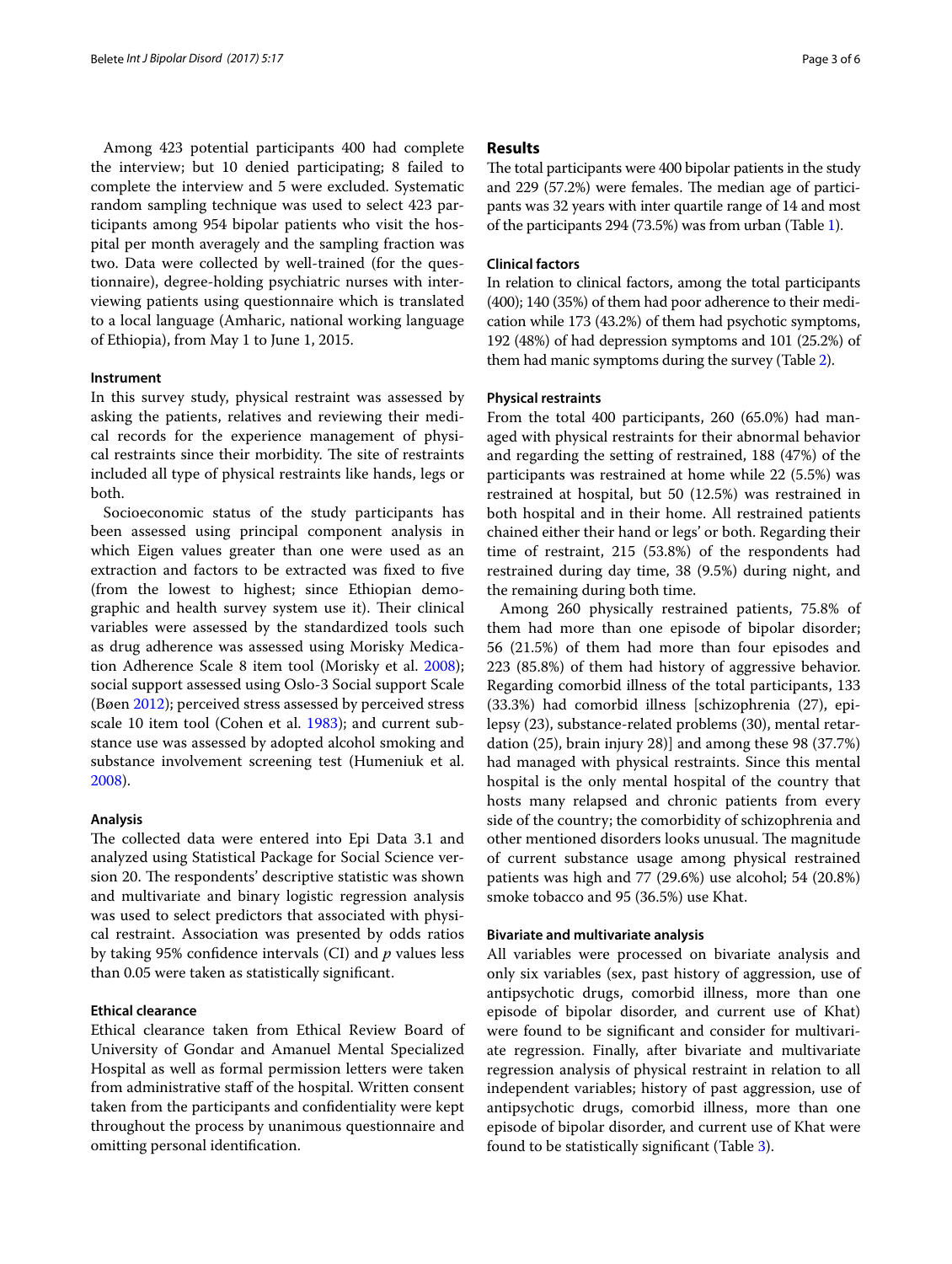<span id="page-3-0"></span>**Table 1 Socio-demographic factors of the participants at Amanuel Mental Specialized Hospital, 2015**

| <b>Characteristics</b>     | Frequency | Percent (%) |  |
|----------------------------|-----------|-------------|--|
| Age                        |           |             |  |
| $18 - 26$                  | 104       | 26.0        |  |
| $27 - 32$                  | 106       | 26.5        |  |
| $33 - 40$                  | 100       | 25.0        |  |
| $41 - 75$                  | 90        | 22.5        |  |
| Residency                  |           |             |  |
| Urban                      | 294       | 73.5        |  |
| Rural                      | 106       | 26.5        |  |
| Religion                   |           |             |  |
| Orthodox                   | 239       | 59.7        |  |
| Muslim                     | 94        | 23.5        |  |
| Protestant                 | 61        | 15.3        |  |
| Catholic                   | 6         | 1.5         |  |
| Marital status             |           |             |  |
| Single                     | 189       | 47.2        |  |
| Married                    | 174       | 43.5        |  |
| Divorced/widowed/separated | 37        | 9.3         |  |
| Ethnicity                  |           |             |  |
| Amahara                    | 139       | 34.7        |  |
| Oromo                      | 132       | 33.0        |  |
| Gurage                     | 79        | 19.7        |  |
| Tigray                     | 23        | 5.8         |  |
| Others <sup>a</sup>        | 27        | 6.8         |  |
| Occupation                 |           |             |  |
| Government employee        | 47        | 11.8        |  |
| Non government employee    | 35        | 8.8         |  |
| Farmer                     | 34        | 8.5         |  |
| Merchant                   | 59        | 14.7        |  |
| Student                    | 26        | 6.5         |  |
| Housewife                  | 60        | 15.0        |  |
| Daily worker               | 20        | 5.0         |  |
| Jobless                    | 119       | 29.7        |  |
| Living condition           |           |             |  |
| With family                | 349       | 87.2        |  |
| Alone                      | 51        | 12.8        |  |
| Wealth index               |           |             |  |
| Lowest                     | 82        | 20.5        |  |
| Second                     | 88        | 22.0        |  |
| Middle                     | 77        | 19.2        |  |
| Fourth                     | 84        | 21.0        |  |
| Highest                    | 69        | 17.3        |  |

<sup>a</sup> Others (Wolaita, Sidama, Gamo)

### **Discussion**

Physical restraint is an intervention mostly used in mental health services and other related settings to control or manage abnormal behavior. The management modality

<span id="page-3-1"></span>**Table 2 Participants and factors related to physical restraints at Amanuel Mental Specialized Hospital, 2015**

| Variable                                           | Frequency | Percentage (%) |  |
|----------------------------------------------------|-----------|----------------|--|
| History of aggression                              |           |                |  |
| Yes                                                | 323       | 80.8           |  |
| No                                                 | 77        | 19.2           |  |
| Number of episode                                  |           |                |  |
| First episode                                      | 115       | 28.8           |  |
| Second episode                                     | 128       | 32.0           |  |
| Third episode                                      | 53        | 13.2           |  |
| Fourth episode                                     | 22        | 5.5            |  |
| More than four episode                             | 82        | 20.5           |  |
| Type of current medication                         |           |                |  |
| Mood stabilizer                                    | 238       | 59.5           |  |
| Antidepressant                                     | 57        | 14.5           |  |
| Antipsychotic                                      | 269       | 65.5           |  |
| Antipsychotic and mood stabilizer<br>(combination) | 181       | 44.0           |  |
| Drug adherence                                     |           |                |  |
| Poor adherence                                     | 140       | 35             |  |
| Moderate adherence                                 | 129       | 32.2           |  |
| High adherence                                     | 131       | 32.8           |  |
| Perceived stress                                   |           |                |  |
| Low perceived stress                               | 116       | 29.0           |  |
| Average perceived stress                           | 78        | 19.5           |  |
| High perceived stress                              | 206       | 51.5           |  |
| Social support                                     |           |                |  |
| Poor social support                                | 138       | 34.5           |  |
| Moderate social support                            | 178       | 44.5           |  |
| Strong social support                              | 84        | 21.0           |  |
| Duration of morbidity                              |           |                |  |
| Less than 1 year                                   | 20        | 5              |  |
| $1-5$ years                                        | 168       | 42             |  |
| More than 5 years                                  | 212       | 53             |  |
| Current use of substance                           |           |                |  |
| Alcohol                                            | 108       | 27.3           |  |
| Khat                                               | 123       | 30.8           |  |
| Smoking                                            | 74        | 18.5           |  |

with physical restraints resulted patients with various physical injuries and psychological distress.

The prevalence of physical restraint is higher in this study when compared to the studies done in various countries like 10% in Finland (Kaltiala-Heino et al. [2000](#page-5-15)), 17% in Sweden (Raboch et al. [2010](#page-5-12)), lower than 78% in Switzerland (Needham et al. [2002](#page-5-16)) and 69% in Greece (Raboch et al. [2010](#page-5-12)). The factors like setting and methodological differences, clinical and socio-cultural factors might be responsible for this inconsistency.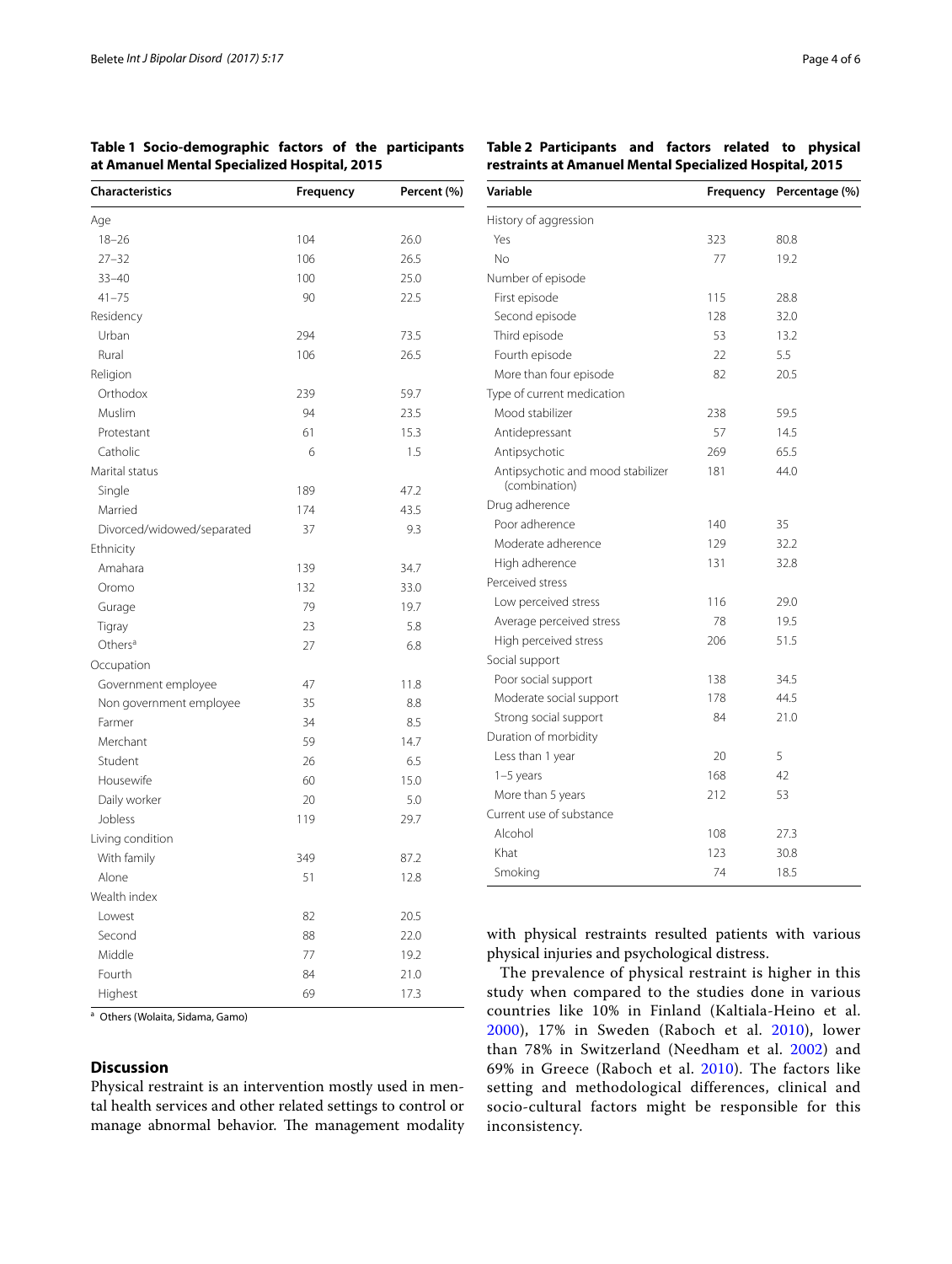| <b>Explanatory variables</b> | <b>Physical restrained</b> |     | Crude odd ratio (95% CI) | Adjusted odd ratio (AOR) 95% CI |
|------------------------------|----------------------------|-----|--------------------------|---------------------------------|
|                              | Yes                        | No  |                          |                                 |
| Sex                          |                            |     |                          |                                 |
| Male                         | 122                        | 49  | $1.64$ (1.07, 2.51)*     | 1.46 (0.93, 2.23)               |
| Female                       | 138                        | 91  | 1.00                     | 1.00                            |
| Number of episode            |                            |     |                          |                                 |
| One episode                  | 63                         | 52  | 1.00                     | 1.00                            |
| More than one episode        | 197                        | 88  | $1.85(1.18, 2.88)$ *     | $1.84$ (1.16, 2.93)**           |
| History of aggression        |                            |     |                          |                                 |
| Yes                          | 223                        | 100 | 2.41 (1.45, 3.99)*       | $2.14$ (1.26, 3.63)**           |
| No                           | 37                         | 40  | 1.00                     | 1.00                            |
| Comorbid illness             |                            |     |                          |                                 |
| Yes                          | 98                         | 35  | $1.81(1.15, 2.87)^{*}$   | 1.76 (1.09, 2.84)               |
| No                           | 162                        | 105 | 1.00                     | 1.00                            |
| Current use of Khat          |                            |     |                          |                                 |
| Yes                          | 95                         | 28  | $2.30(1.42, 3.74)^{*}$   | $1.83(1.10, 3.04)$ **           |
| No                           | 165                        | 112 | 1.00                     | 1.00                            |
| Use of antipsychotic         |                            |     |                          |                                 |
| Yes                          | 91                         | 30  | $1.97(1.13, 3.18)^{*}$   | 1.79 (1.08, 2.95)**             |
| No                           | 169                        | 110 | 1.00                     | 1.00                            |

<span id="page-4-0"></span>**Table 3 Factors for physical restraints on bipolar patients at Amanuel Mental Specialized Hospital, 2015**

\* (*p* < 0.05) and \*\* (significantly associated), 1.00 (reference)

After logistic regression analysis, those participants who had two or more episodes had an increase restrain by almost two times than had only one episode  $[AOR = 1.84 95\% \text{ CI } (1.16, 2.93)]$ , which may be due to recurrence of the illness whereby increasing the chance of managed with restrained; but this finding was contradicted by a study in Iran in which those patients admitted for the first time were more frequently restrained than who had history of past hospitalization (Hadi et al. [2015](#page-5-21)).

Those patients who had history of aggression were two times more likely to managed with restrained as compared with those do not have aggressive behavior with odds of  $[AOR = 2.14, 95\% \text{ CI } (1.26, 3.63)]$ , which coincide with Indonesia (Puteh et al. [2011\)](#page-5-9) and Iran (Hadi et al. [2015](#page-5-21)). This may be due to the relation between being aggressive and the management by physical restrained for this behavior in the community and mental health care setting.

The use of Khat among bipolar patients was almost two times more likely managed with physical restrained than patients who had not used Khat  $[AOR = 1.83, 95\%$ CI (1.10, 3.04)]. This may be related to use of substances increases the impulsivity, aggressiveness and emotionality of bipolar patients (Webb et al. [2014;](#page-5-27) Garno et al. [2008](#page-5-28)). The possible justification may be that use of Khat (since it is a stimulant) had influence on the brain and worsening of active symptoms.

Those patients who had comorbid illness were almost two times more likely to be managed with physical restrained as compared with those do not have comorbid illness with odds of  $[AOR = 1.76, 95\% \text{ CI } (1.26, 3.63)],$ which is in line with a study in Italy (Di Lorenzo et al. [2014](#page-5-19)). This may be due to the relation between having additional neurological and mental illness which leads patients to be more aggressive and physical restraint may be used to control for this behavior.

Regarding to their medication, patients who had use antipsychotic had almost two times more likely restrained than patients who had not used  $[AOR = 1.79,$ 95% CI (1.08, 2.95)], which coincides with Canadian study (Luk et al. [2014\)](#page-5-18). The possible explanation for this may be that patients who had psychotic symptoms may have aggressive behavior and leads them to be restrained.

#### **Conclusions**

The use of physical restraint is high among Ethiopian bipolar patients and needed public health attention as well ethical concerns. Numbers of episodes, history of past aggression, comorbid illness, use of antipsychotic and current use of Khat were found to be significantly associated with physical restraint.

#### **Limitation**

The study was designed as a cross-sectional one that cannot show the temporal cause–effect association with factors and physical restraint. In this study, types of bipolar disorders were not assessing separately whether it has